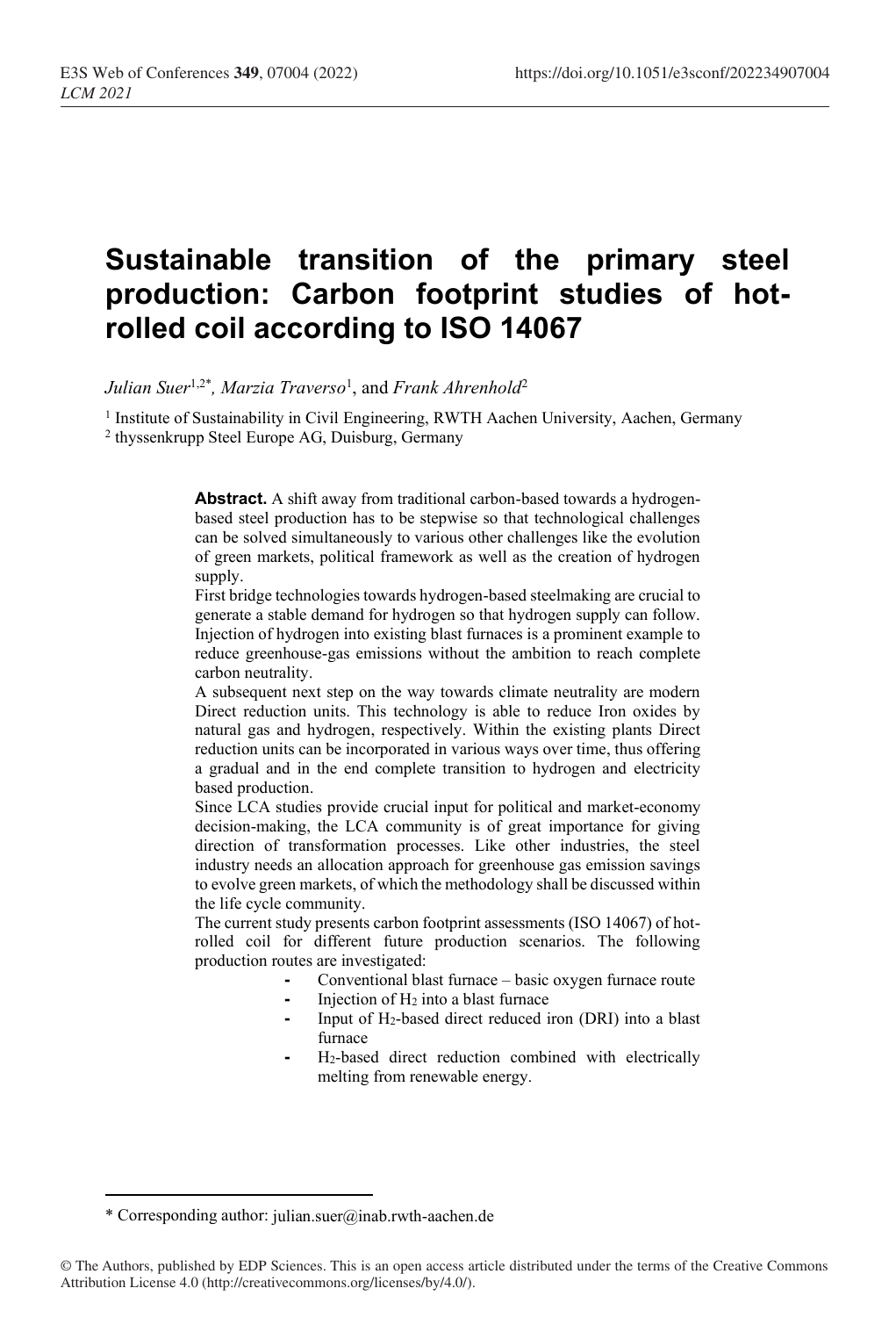## **1 State of the art of primary steel production**

The current primary steel production is based on coal, see **figure 1**. Iron ores are reduced and melted by coal and coke in a blast furnace to hot metal. The hot metal is refined in a basic oxygen furnace to crude steel and further processed to steel within the secondary metallurgy. The blast furnace process is the most energy-intensive and emission-intensive process of an integrated steel site. About 420 kg carbon in the form of coal and coke are inserted per ton of hot metal leading to emissions of about 1.5 kg  $CO<sub>2</sub>/kg$  hot metal [1].



*Fig. 1:* Coal-based metallurgy of steel production via a blast furnace route.

In sum, the carbon footprint of primarily produced hot-rolled coil is 2.1 kg  $CO_2eq/kg$  [2]. This carbon footprint is the result of a cradle-to-gate approach. It includes upstream impacts for imported raw materials and energy feedstock, direct impacts of a typical integrated site, and credits for co-products. Co-products substitute emissions within other industries. E.g. the blast furnace slag serves as cement substitute and replaces primarily produced cement. From a global perspective, about 7% of the worldwide GHG emissions are caused by the steel production [3]. Thus, the decarbonisation of the steel industry is a necessary goal in order to reach the goals of the Paris climate agreement. In the following it shall be discussed how a fossil-free steel production can be implemented.

## **2 The goal: A fossil-free steel production**

In order to reach a fossil-free steel production, the reduction and melting of the iron ores must be shifted from coal towards a renewable energy source. Via Direct reduction (DR) plants iron ores can be reduced by hydrogen, see **figure 2**. On an interim basis, the reduction with natural gas is possible, as well [4]. If hydrogen is made from water electrolysis driven by electricity from renewable sources, the iron ore reduction can be completely fossil-free. In order to improve the carbon footprint of steel, the way of producing hydrogen is very important as highlighted in previous work [5]. If hydrogen is based on fossil fuels, the use of hydrogen can even be disadvantageous from a carbon footprint perspective in comparison to the status quo.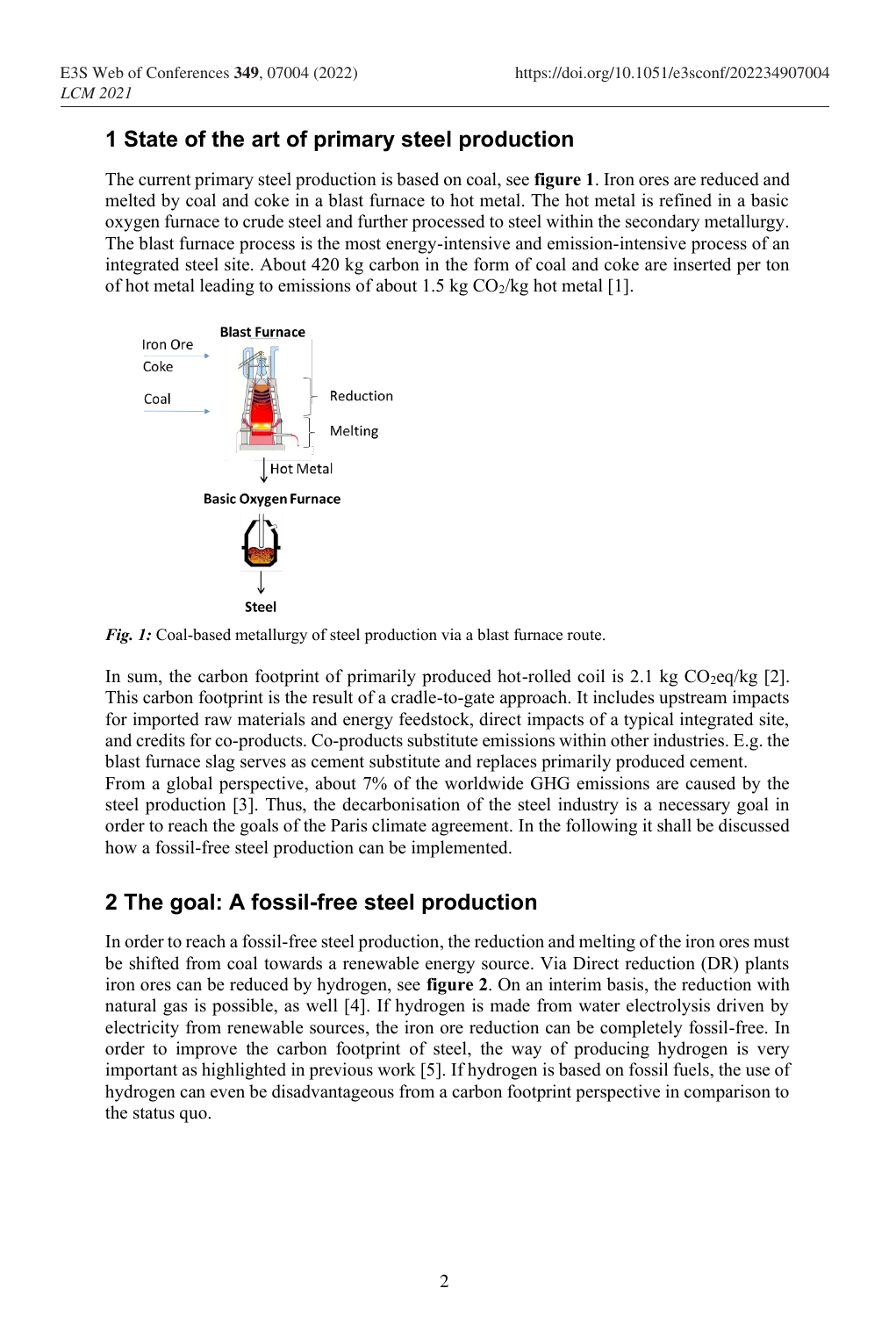

*Fig. 2:* Fossil-free steel production via direct reduction (DR) plants with subsequently electrically melting.

The product of the DR plant, the direct reduced iron (DRI) still contains the gangue. For removing the gangue, the DRI has to be melted. This can be done by electricity for example in an electric arc furnace (EAF). For low grades of steel, the melt can be directly cast into steel. For higher technical requirements, the steel has to be further processed within the secondary metallurgy. If electricity for melting is also from renewable sources, steel production can almost be based completely on renewable sources. Some metallurgical carbon might be required here as well to preserve advantages of a foaming slag within the EAF. Both, enough renewable electricity and a hydrogen market and infrastructure are not

available at the moment. That is why, a pathway to enable the transformation for decarbonisation is required.

### **3 Intermediate scenarios to enable a pathway towards a fossilfree steel production**

In the year 2019, only 0.7 million tonnes of direct reduced iron (DRI) were produced in Europe whereas about 94 million tonnes of crude steel were produced via the BF-BOF route [6]. As a result, the possible demand for hydrogen for the direct reduction based route (H-DR) is presently limited in Europe. Using hydrogen on an interim basis in existing blast furnaces a demand can be generated quickly so that supply can follow, see first step in **figure 3**. The injection of hydrogen can lead to a carbon footprint reduction of about 9%, if hydrogen is from renewable sources [2].

As second step, direct reduction plants can be incorporated into the integrated steel sites. For an interim basis, the DRI can be inserted in the form of hot briquetted iron (HBI) into existing blast furnaces (step 2 in figure 3). The use of hydrogen-based HBI in a blast furnace can lead to a carbon footprint reduction of about 10% [2]. Even if the reduction potential is similar to step 1, this can be achieved with less hydrogen consumption [2]. It is also possible to combine the scenarios and to insert HBI in a blast furnace in combination with hydrogen injection. Thus, the carbon footprint reduction potential could be further increased.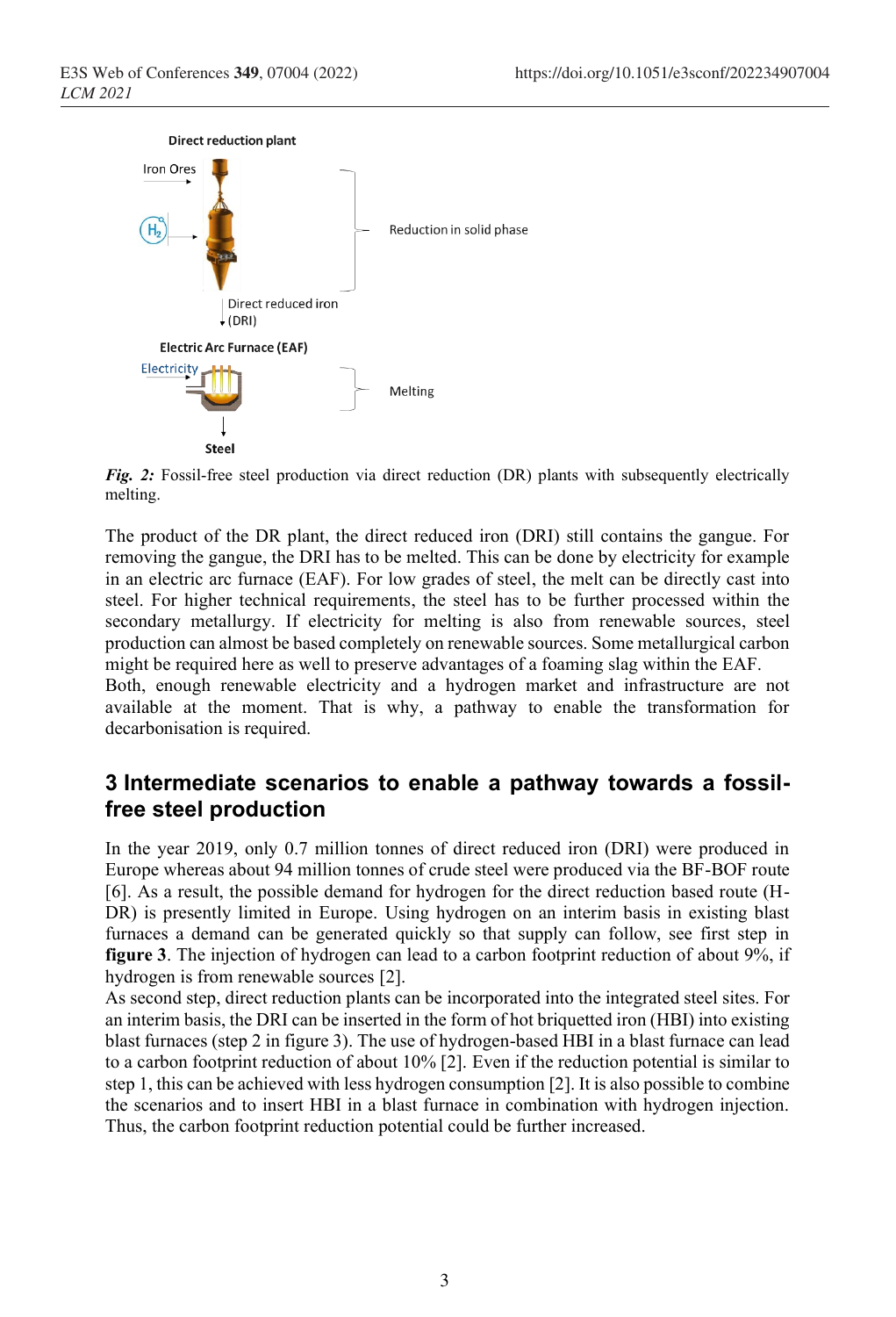

*Fig. 3: Possible pathway towards a fossil-free steel production.*

That followed, the blast furnaces can be replaced by EAFs, which enables the possibility of a fossil-free steel production.

The specific carbon footprint reductions of the intermediate scenarios are moderate. Yet, considering the fact that 94 million tonnes of steel were produced via the blast furnace route in Europe in year 2019 [6], the total  $CO<sub>2</sub>$  saving potentials are significant. In addition, most importantly, the scenarios are capable of enabling a transformation towards a climate neutral steel production, see figure 3.

From an economic point of view, the shift from a coal-based towards a hydrogen and electricity, respectively, based steel production is not attractive [7]. This barrier retards the transformation. A price premium for carbon-reduced steel products could overcome this barrier.

#### **4 Allocation approach for carbon-reduced steel products**

The necessity of an allocation approach for carbon-reduced steel products is explained with the example of the intermediate scenario injecting hydrogen into a blast furnace. Since an only hydrogen operation is not possible, hydrogen is injected in combination with coke and coal. A physical separation of a hydrogen produced hot metal and a coke and coal produced hot metal is for process related reasons not possible. However, for the total mass balance, it is not important either.



*Fig. 4: Allocating renewable inputs to a specific amount of a carbon-reduced product.*

An allocation of the hydrogen input on a specific amount of a hydrogen-based product results in an allocated carbon-reduced product. If these products are in demand, a market for a carbon-reduced steel can be established and more measures like injecting hydrogen into a blast furnace are supported.

This allocation approach is already implemented in the International standard ISO 22095:2020. A combination of this methodology with integrated LCA approaches would deliver new opportunities for the steel and also e.g. for the chemical industry amongst others to support carbon-reduced production lines. The LCA methodology ensures that the whole production line is considered and environmental impacts are not shifted from one system boundary to another one.